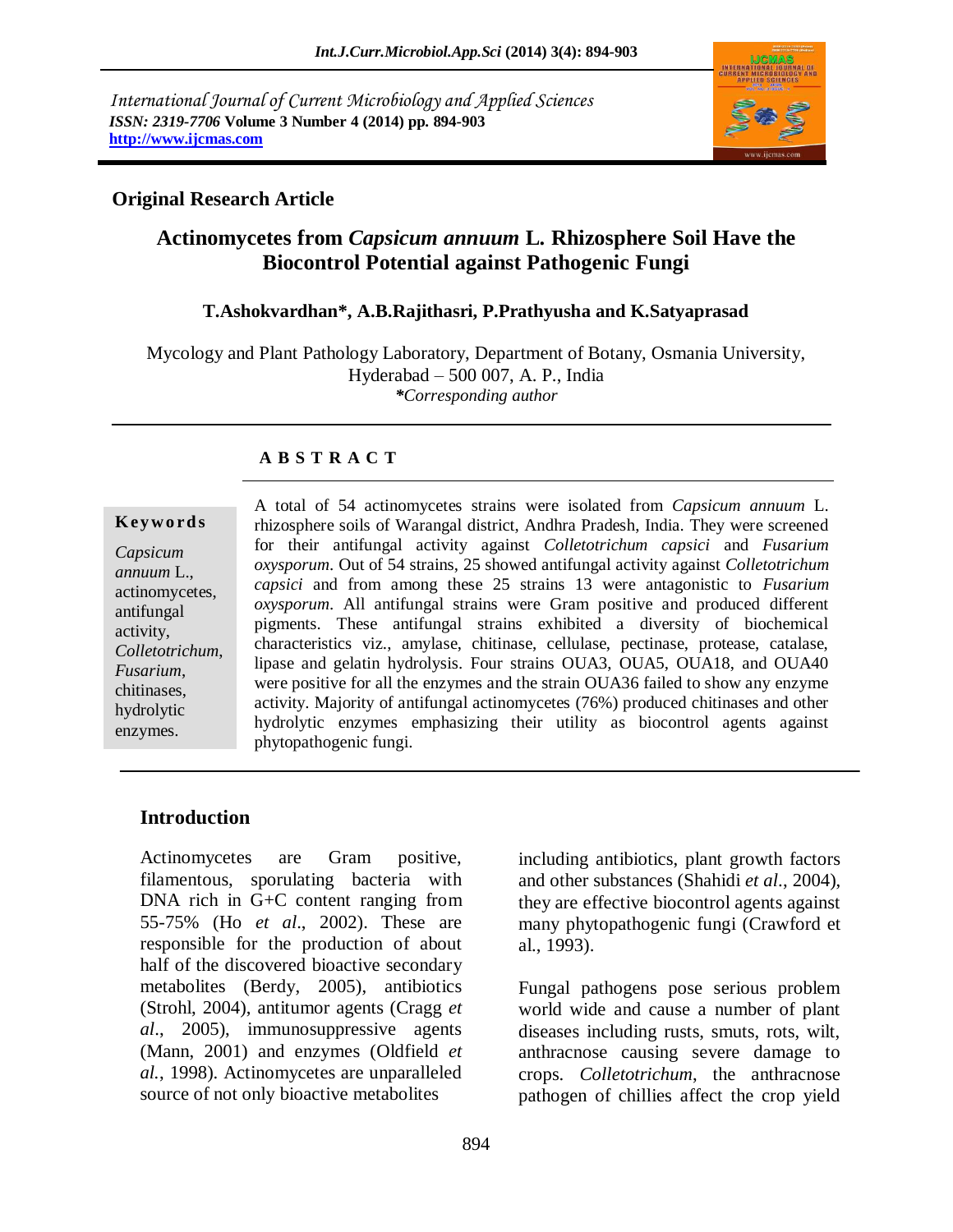up to 50% (Pakdeevaraporn *et al.,* 2005) while *Fusarium oxysporum* about 20%. Actinomycetes inhabit a diversity of habitats from aquatic, marine, mangrove to terrestirial environments (Mohan and Singara Charya, 2012; Gulve and Deshmukh 2011, Gomes *et al*., 2000). Soil actinomycetes particularly *Streptomyces*  sp. enhance soil fertility and have antagonistc activity against wide range of soil borne plant pathogens (Aghighi *et al*., 2004). Biological control of phytopathogenic fungi by chitinolytic microorganisms is a proven concept and the role of cell wall degrading enzymes as the mechanism involved in the management of fungal pathogens has been suggested by Elad *et al*., (1982). The aim of this study was to explore the rhizosphere soils of chilli (*Capsicum annuum* L.) for potential actinomycete strains with the ability to produce hydrolytic enzymes like chitinases for their possible use as biocontrol agents against pathogenic fungi of chillies and other crops.

# **Materials and Methods**

## **Collection of soil samples**

Rhizosphere soil samples of *Capsicum* plants were collected from the agricultural fields located at various mandals *viz.*, Sangem, Nekkonda, Chennaraopet, Narsampet, Parkal, Regonda, Mulugu of Warangal district, Andhra Pradesh, India. The samples were taken from the growing roots up to a depth of 5 cm after removing approximately 3cm of the soil surface. These samples were placed in polythene bags, closed tightly and analysed for actinomycetes.

## **Isolation of actinomycetes**

The actinomycetes were isolated by serial

dilution method (Lingappa and Lockwood, 1961) on chitin medium (Aneja, 2003) and starch casein agar medium (Williams and Davies, 1965). 1ml aliquots were added to cool and solidified agar medium. The plates were incubated at 28±2°C for 8 days and the slow growing typical actinomycete colonies were subcultured.

## **Isolation of test pathogens**

The test pathogens used in present study were *Colletotrichum capsici* and *Fusarium oxysporum* isolated from the diseased chilli fruits and plants respectively. The pathogens were single spored and tested for pathogenicity and stored at 4°C for further use.

# **Screening for antifungal activity**

The actinomycetes strains were screened for antifungal activity *in vitro* against *C. capsici* and *F. oxysporum* by dual culture plate technique (Upadhyay and Rai, 1987). The percentage inhibition of mycelial growth of the pathogen was calculated by measuring the radial growth of the fungal strains in dual culture plate with that in control plate after seven days of incubation at 28°C. They were observed for zone of inhibition, contact inhibition and over growth. The percentage inhibition of mycelial growth of the pathogen was calculated using the formula given by Idris *et al.,* (2007).

Percent inhibition =  $(R - r) / R \times 100$ ; Where 'r' is the radial growth of the fungal colony (mm) opposite to the antagonistic strain, R is the radial growth of pathogen (mm) in control.

## *In vitro* **assay for biochemical characteristics**

The strains tested positive for antifungal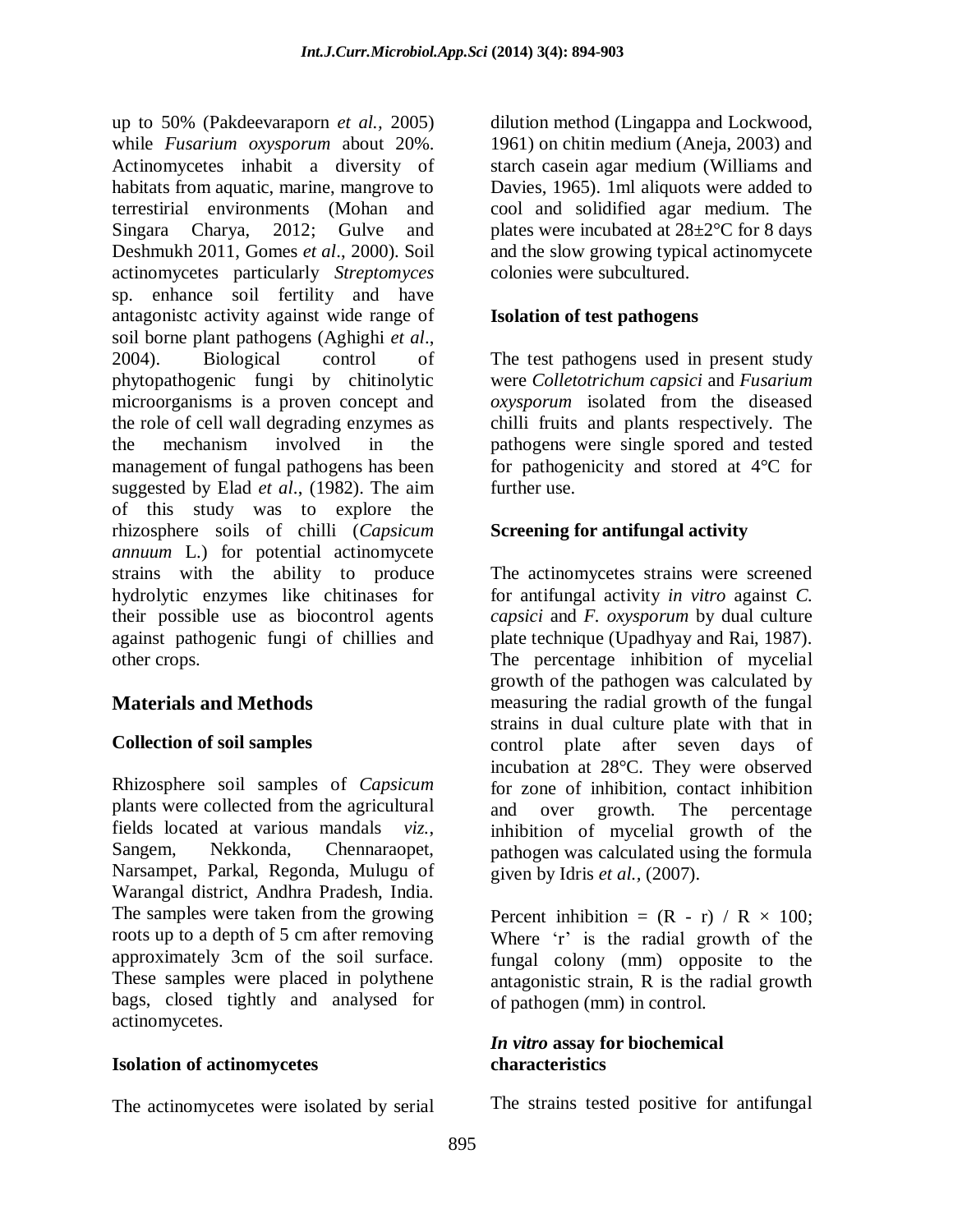activity (OUA3, OUA5, OUA7, OUA8, OUA9, OUA12, OUA14, OUA15, OUA16, OUA17, OUA18, OUA27, OUA28, OUA29, OUA30, OUA31, OUA32, OUA33, OUA36, OUA37, OUA38, OUA39, OUA40, OUA41 and OUA50) were assayed for biochemical characteristics.

#### **Amylase production**

Actinomycetes strains were streaked on starch agar (Beef extract 3.0, Peptone 5.0, Soluble Starch 2.0, Agar 15.0, Distilled water 1000ml) medium plates and incubated at 30°C for 48 h. At the end of incubation period, the plates were flooded with iodine solution, kept for a minute and then poured off. Iodine reacts with starch to form a blue color compound. This blue color fades rapidly. Hence the colorless zone surrounding colonies indicates the production of amylase.

#### **Chitinase production**

The qualitative assay for chitinase production was performed on colloidal chitin medium (Colloidal chitin 4.0,  $K_2HPO_4$  0.7,  $KH_2PO_4$  0.3,  $MgSO_4$  0.5,  $FeSO<sub>4</sub> 0.01$ ,  $ZnSO<sub>4</sub> 0.001$ ,  $MnCl<sub>2</sub> 0.001$ , Agar 15.0, Distilled water 1000 ml) for 4 days at 28±2°C. Clear halos around and beneath the colony were observed around the strains indicating the enzymatic degradation of chitin (Rodriguez-Kabana *et al.*, 1983).

## **Cellulase production**

Cellulase activity was tested on M9 medium (Miller, 1972) supplemented with yeast extract (0.12% w/v) and carboxylmethylcellulose  $(CMC)$   $(1\%$   $w/v)$ (Cattelan *et al.,* 1999). Strains surrounded by clear halo after 8 days of incubation at

28°C were considered as positive for cellulase production.

### **Pectinase production**

Pectinase production was assayed by the protocol described by Cattelan *et al*., (1999). Strains were inoculated on M9 medium (Miller, 1972) amended with pectin (4.8 g/L) were incubated at 28°C for two days and subsequently flooded by 2M HCl. The clear halo around the colonies indicated pectinase production.

## **Protease production**

The qualitative assay for protease production was performed on sterile skim milk agar plates (Panc. Digest of casein 5.0, Yeast extract 2.5, Glucose 1.0, Agar 15.0, Distilled water 1000 ml, Skim milk 7% was added as inducer). Strains were streaked and incubated at 30°C and zone of clearance around the colony indicating the enzymatic degradation of protease (Chaiharn, 2008).

## **Catalase production**

Catalase test was performed by adding three to four drops of  $H_2O_2$  on actinomycetes strains which were grown for 48h on trypticase soya agar medium (Tripticase 15, Phytone 5.0, NaCl 5.0, Agar 15.0, Distilled water 1000ml). The effervescence indicated catalase activity (Schaad, 1992).

## **Lipase production**

Actinomycetes strains were grown on starch casein agar medium amended with egg yolk. After 24h of incubation clear zones around the colony indicated positive for lipase activity (Smibert and Krieg, 1981).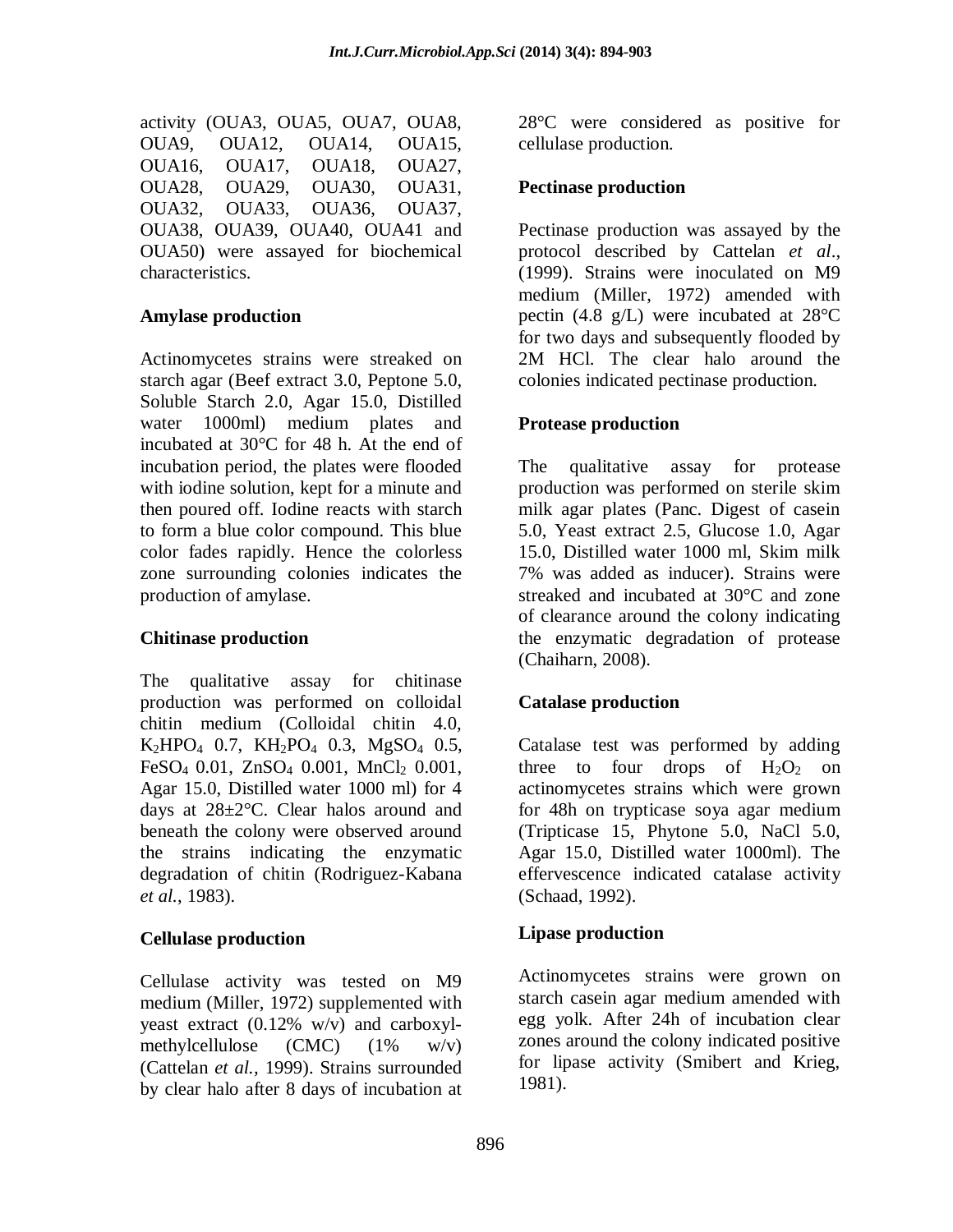# **Gelatinase production**

Inoculum of 18-24h old test actinomycetes was inoculated into tubes containing nutrient gelatin. The inoculated tubes along with uninoculated control were incubated at 25°C for 7-10 days. After incubation, the tubes were placed in refregirator for 15 to 30 minutes. Afterwards, hydrolyzed gelatin showed liquified medium against the uninoculated control medium in solid form (Stapp, 1953 and Shejul, 1999).

# **Results and Discussion**

All strains are Gram-positive, slow growing mycelial forms, producing diverse pigments on starch casein agar medium with aerial and expansive growth (Table 1). All 54 strains were designated as OUA1 to OUA54 and screened against phytopathogens *C. capsici* and *F. oxysporum*. Only 25 strains showed antifungal activity against *C. capsici*. Among these 25 strains only 13 strains (OUA3, OUA5, OUA7, OUA8, OUA9, OUA12, OUA14, OUA17, OUA18, OUA27, OUA40, OUA41 and OUA50) were antagonistic to *F. oxysporum* (Table 1). Strains OUA5, OUA17 and OUA18 showed maximum inhibition of 85.7% against *C. capsici.* OUA14 and OUA50 strains exhibited maximum of 75% growth inhibition against *F. oxysporum* (Table 1 and Figure 1). The percentage inhibition of 25 strains ranged from 20% to 85.7% against *C. capsici.* Inhibition against *F. oxysporum* ranges from 25-75%. The inhibition was lowest (20%) against *C. capsici* by a OUA28 and OUA29 while OUA18 was less inhibitory (20%) to *F. oxysporum*.

Grey colored powdery colony of the strain OUA5 produced yellow colour pigment, while the expansively growing OUA17 colony produced pink color pigments, no pigment was seen in OUA18. Isolates OUA28 produced yellow pigment and blue colored OUA29 produced blue color pigmentation (Table 1).

These potent strains of antifungal actinomycetes have the ability to produce enzymes such as amylase and protease (Table2). Strains OUA31 and OUA38 possessed only amylase and protease activities. The OUA50 showed amylase, protease and catalase activities. Among the 25 strains, OUA36 failed to show any of the enzyme activities while OUA17 produced only amylase but not protease. Strains OUA3, OUA5, OUA18, OUA40 possessed all the enzyme activities viz., amylase, chitinase, protease, catalase, lipase, in addition to gelatin hydrolysis. Strain OUA3 and OUA18 failed to hydrolyse gelatin, OUA8 and OUA12 showed no catalase activity.

Gram positive bacteria gaining importance, since they are able to synthesize chemically diverse compounds with wide range of biological activities. Actinomycetes are unparalled source of bioactive metabolites such as antibiotics, plant growth factors and enzymes (Shahidi *et al*., 2004, Narendrakumar *et al*., 2010). Among the 54, 25 actinomycetes strains isolated from rhizosphere soils of chilli plants were antifungal against the plant pathogens, *C. capsici* and *F. oxysporum.*

Exploring soils for actionmycetes having antifungal activity against fungal phytopathogens has been a continuous effort since a long time with remarkable success.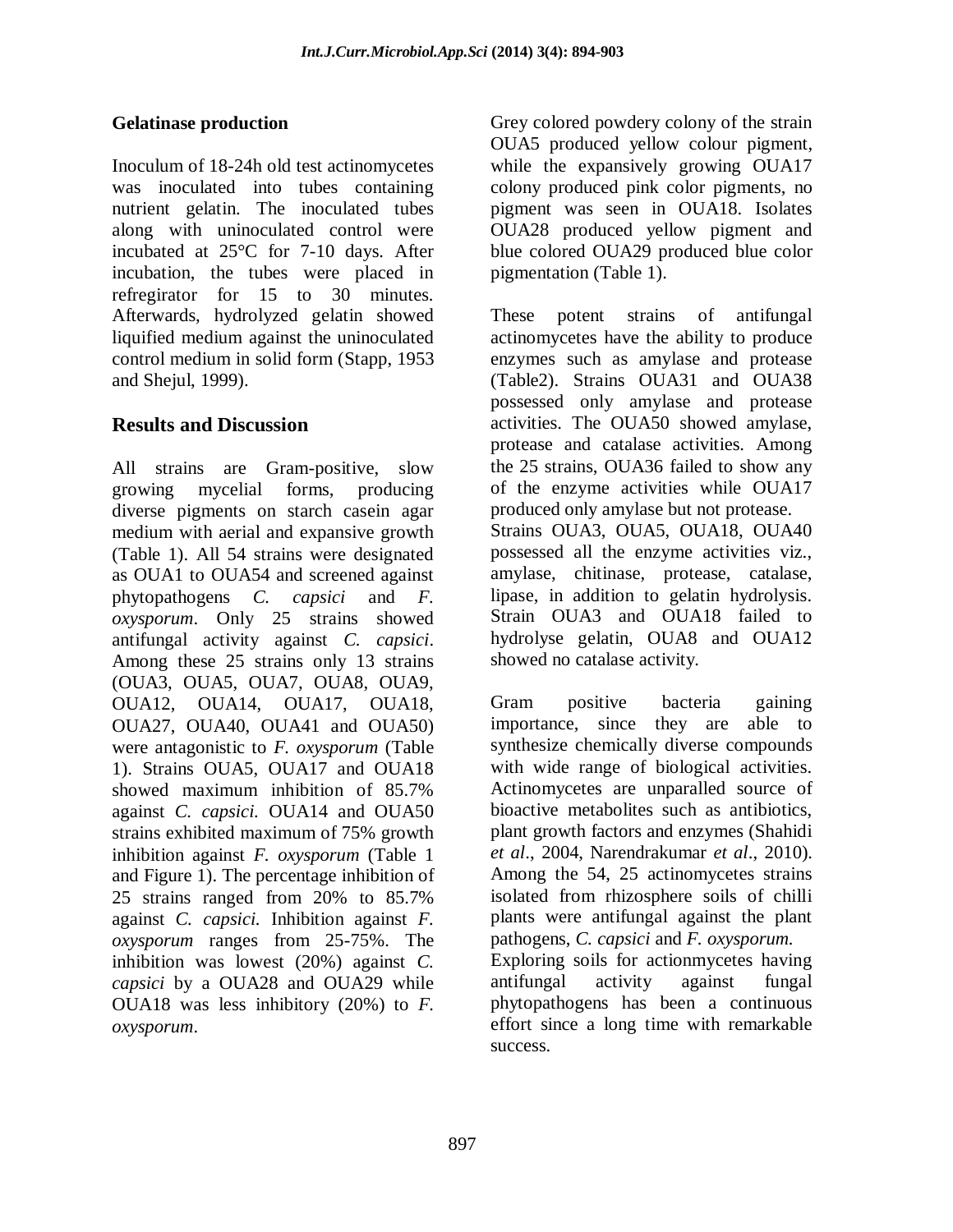| S. No.            | <b>Color</b> | Growth | <b>Pigmentation</b> | Growth inhibition (%) |                          |  |
|-------------------|--------------|--------|---------------------|-----------------------|--------------------------|--|
|                   |              |        |                     | C. c.                 | F. o.                    |  |
| OUA3              | Grey         | Exp    | Yellow              | 80.0                  | 57.5                     |  |
| OUA5              | Grey         | Pow    | Yellow              | 85.7                  | 47.5                     |  |
| OUA7              | LG           | Pow    | <b>Black</b>        | 48.5                  | 55.0                     |  |
| OUA8              | DC           | Pow    | No pigment          | 77.1                  | 62.5                     |  |
| OUA9              | White        | Exp    | Yellow              | 42.8                  | 37.5                     |  |
| OUA12             | Grey         | Pow    | No pigment          | 65.7                  | 52.5                     |  |
| OUA14             | Cream        | Exp    | No pigment          | 65.7                  | 75.0                     |  |
| OUA15             | Grey         | Pow    | <b>Brown</b>        | 54.2                  |                          |  |
| OUA16             | White        | Exp    | No pigment          | 48.5                  | $\overline{a}$           |  |
| OUA17             | LP           | Exp    | Pink                | 85.7                  | 67.5                     |  |
| OUA18             | Grey         | Pow    | No pigment          | 85.7                  | 25.0                     |  |
| OUA27             | LG           | Exp    | Green               | 77.1                  | 55.0                     |  |
| OUA <sub>28</sub> | <b>DW</b>    | Pow    | Yellow              | 20.0                  | $\overline{a}$           |  |
| OUA29             | <b>Blue</b>  | Exp    | Blue                | 20.0                  | $\overline{\phantom{a}}$ |  |
| OUA30             | <b>DC</b>    | Pow    | Yellow              | 48.5                  |                          |  |
| OUA31             | White        | Exp    | <b>Brown</b>        | 65.7                  | $\overline{\phantom{0}}$ |  |
| OUA32             | Grey         | Exp    | No pigment          | 57.1                  |                          |  |
| OUA33             | White        | Pow    | <b>Brown</b>        | 71.4                  | $\overline{\phantom{0}}$ |  |
| OUA36             | White        | Exp    | No pigment          | 28.5                  | $\blacksquare$           |  |
| OUA37             | Cream        | Exp    | Yellow              | 77.1                  |                          |  |
| OUA38             | <b>DW</b>    | Pow    | <b>Brown</b>        | 62.8                  | $\overline{\phantom{0}}$ |  |
| OUA39             | White        | Pow    | <b>Brown</b>        | 30.0                  | $\overline{a}$           |  |
| OUA40             | LP           | Exp    | Pink                | 77.1                  | 65.0                     |  |
| OUA41             | Grey         | Exp    | <b>Black</b>        | 40.0                  | 57.5                     |  |
| OUA50             | Pink         | Exp    | Pink                | 80.0                  | 75.0                     |  |

**Table.1** Actinomycetes strain number, Color of strain, Growth, Pigment production, Inhibition percentage against *Colletotrichum capsici* and *Fusarium oxysporum*

**St. No.-** Actinomycetes strain number, *C. c.***-** *Colletotrichum capsici*, *F. o.- Fusarium oxysporum*, **LG-** Light grey, **DC-** Dark cream, **LP-** Light pink, **LG-** Light green, **DW-**Dull white, **Exp-** Expansive, **Pow-** Powdery, **- -** No inhibition.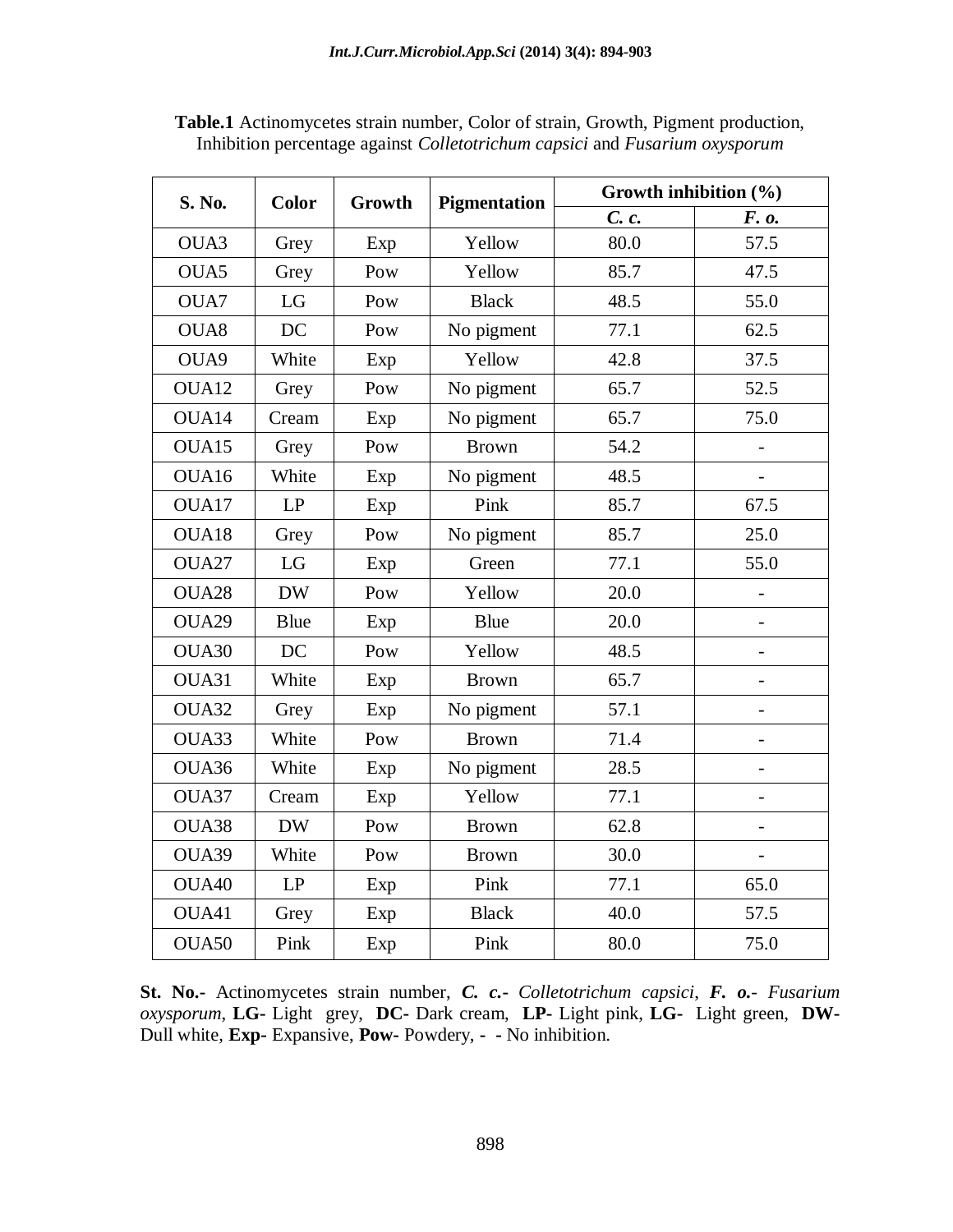

**Figure.1** Antagonistic activity of Actinomycetes strains

**A)** *C. capsici* (control), **B)** OUA17 and **C)** OUA18 against *C. capsici*, **D)** *F. oxysporum*  (control), **E)** OUA14 and **F)** OUA50 against *F. oxysporum.*

| St. No | Amy    | <b>Chit</b>              | <b>Prot</b>                  | Cat                          | Lip                          | GH                       |
|--------|--------|--------------------------|------------------------------|------------------------------|------------------------------|--------------------------|
| OUA3   | $^{+}$ | $^{+}$                   | $^{+}$                       | $^{+}$                       | $+$                          |                          |
| OUA5   | $^{+}$ | $^{+}$                   | $^{+}$                       | $^{+}$                       | $^{+}$                       | $^{+}$                   |
| OUA7   | $^{+}$ | $+$                      | $^{+}$                       | $\overline{\phantom{0}}$     | $^{+}$                       | $^{+}$                   |
| OUA8   | $^{+}$ | $^{+}$                   | $^{+}$                       | -                            | $^{+}$                       | $^{+}$                   |
| OUA9   | $^{+}$ | $^{+}$                   | $\overline{\phantom{a}}$     | $^{+}$                       | $\overline{\phantom{a}}$     | $\overline{\phantom{a}}$ |
| OUA12  | $^{+}$ | $^{+}$                   | $^{+}$                       | $\qquad \qquad \blacksquare$ | $+$                          | $\! + \!\!\!\!$          |
| OUA14  | $+$    | $^{+}$                   | $^{+}$                       | $^{+}$                       | $^{+}$                       | $^{+}$                   |
| OUA15  | $^{+}$ | -                        | $^{+}$                       | $^{+}$                       | $\overline{\phantom{a}}$     | $^{+}$                   |
| OUA16  | $^{+}$ | $^{+}$                   | $^{+}$                       | $^{+}$                       | -                            | -                        |
| OUA17  | $^{+}$ | $\overline{\phantom{a}}$ | $\qquad \qquad \blacksquare$ | $\overline{\phantom{a}}$     | $\qquad \qquad \blacksquare$ |                          |
| OUA18  | $^{+}$ | $^{+}$                   | $^{+}$                       | $+$                          | $^{+}$                       |                          |
| OUA27  | $^{+}$ | $^{+}$                   | $^{+}$                       |                              |                              |                          |

**Table.2** Enzyme activities of actinomycetes strains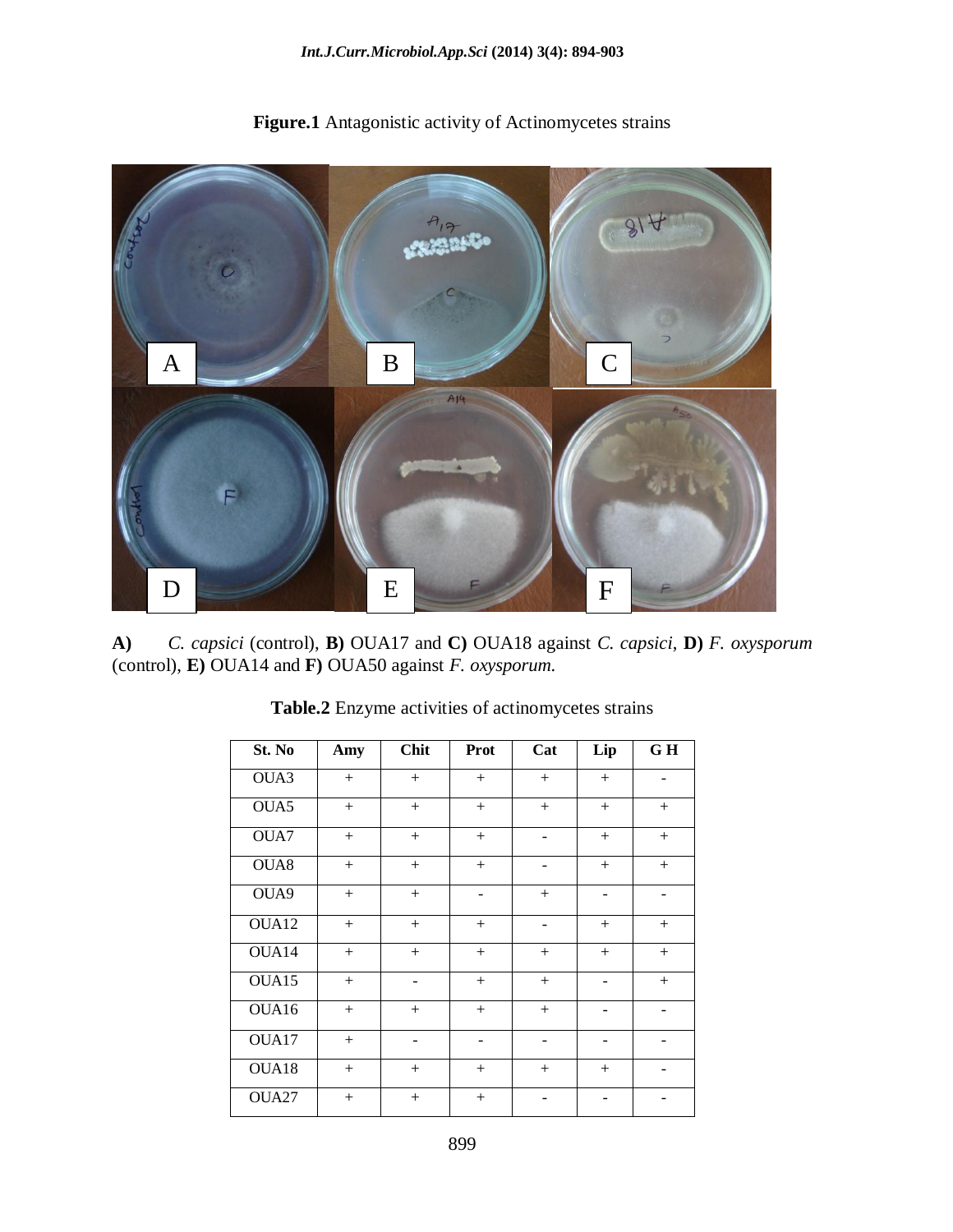| OUA <sub>28</sub> | $+$    | $^{+}$                       | $+$               |        |                              | $+$    |
|-------------------|--------|------------------------------|-------------------|--------|------------------------------|--------|
| OUA29             | $^{+}$ | $^{+}$                       | $+$               | -      | -                            | -      |
| OUA30             | $^{+}$ | $^{+}$                       | $^{+}$            |        |                              | $^{+}$ |
| OUA31             | $^{+}$ | -                            | $^{+}$            |        | -                            |        |
| OUA32             | $^{+}$ | $^{+}$                       | $^{+}$            |        | $+$                          |        |
| OUA33             | $+$    | $+$                          | $+$               | $+$    | $+$                          |        |
| OUA36             | -      |                              | $\qquad \qquad -$ | ۰      | $\overline{\phantom{a}}$     |        |
| OUA37             | $^{+}$ | $^{+}$                       | $^{+}$            | -      | -                            |        |
| OUA38             | $^{+}$ | $\qquad \qquad \blacksquare$ | $^{+}$            |        | -                            |        |
| OUA39             | $^{+}$ | $+$                          | $^{+}$            | -      | $\qquad \qquad \blacksquare$ | $^{+}$ |
| OUA40             | $^{+}$ | $^{+}$                       | $^{+}$            | $+$    | $+$                          | $^{+}$ |
| OUA41             | $^{+}$ | $^{+}$                       | $^{+}$            |        | $^{+}$                       | $^{+}$ |
| OUA50             | $^{+}$ |                              | $^{+}$            | $^{+}$ |                              |        |

**St. No. -** strain number**, Amy-** Amylase, **Chit-** Chitinase, **Prot-** Protease, **Cat-** Catalase, **Lip-** Lipase, **G H-** Gelatin hydrolysis, **'+' -** Positive, **'-' -** Negative

Aghighi *et al*., (2004) obtained 14 active isolates out of 110; 10 isolates by Bonjar *et al*., (2005) and 98 antifungal isolates out of 316 actinomycetes from different localities of Garhwal region, Uttarakhand, (Bharti *et al*., 2010). Bailo *et al*., (2003) reported 335 soil actinomycetes with only 230 antimicrobial isolates under different  $p^H$ and salinity conditions. Soil actinobacteria exhibited varying percentage of antifungal activity depending on their habitat, nature of soil etc. The rhizosphere of chillies supported 54 different actinobacteria with about 50% antifungal strains against the plant fungal pathogens. It has long been shown that antagonistic actinomycetes are effective protectants against soil- borne fungal pathogens (Crawford *et al.*, 1993).

Among the 25 antifungal actinomycetes, 96% (24) were amylolytic, 88% were proteolytic, 76% (19) were chitinolytic results that the actinomycetes isolated from the rhizosphere soil many serve as an

and 44% (11) exhibited lipolytic activity. The isolates OUA5 and OUA40 possessed all the enzymes while OUA36 showed no enzymes activity. It is clear from the present results that approximately 96% of the potent antifungal strains produced one or more enzymes conforming earlier reports (Tsujibo *et al*., 2003, Muiru *et al*., 2007, Mohan and Singara Charya, 2012). The present results indicate that actinomycetes possess the potential to produce broad range of enzymes which may be due to the result of natural selection of microorganisms in order to survive in the competing environment (Arjit *et al.,* 2012). No strain has produced the enzymes cellulase and pectinase. Patke and Dey (1996) who reported protease activity in isolates of actinomycetes, Shejul (1999) reported gelatinase activity in isolates of actinomycetes. Amylase activity was reported by Abraham and Herr (1964). It appears from the present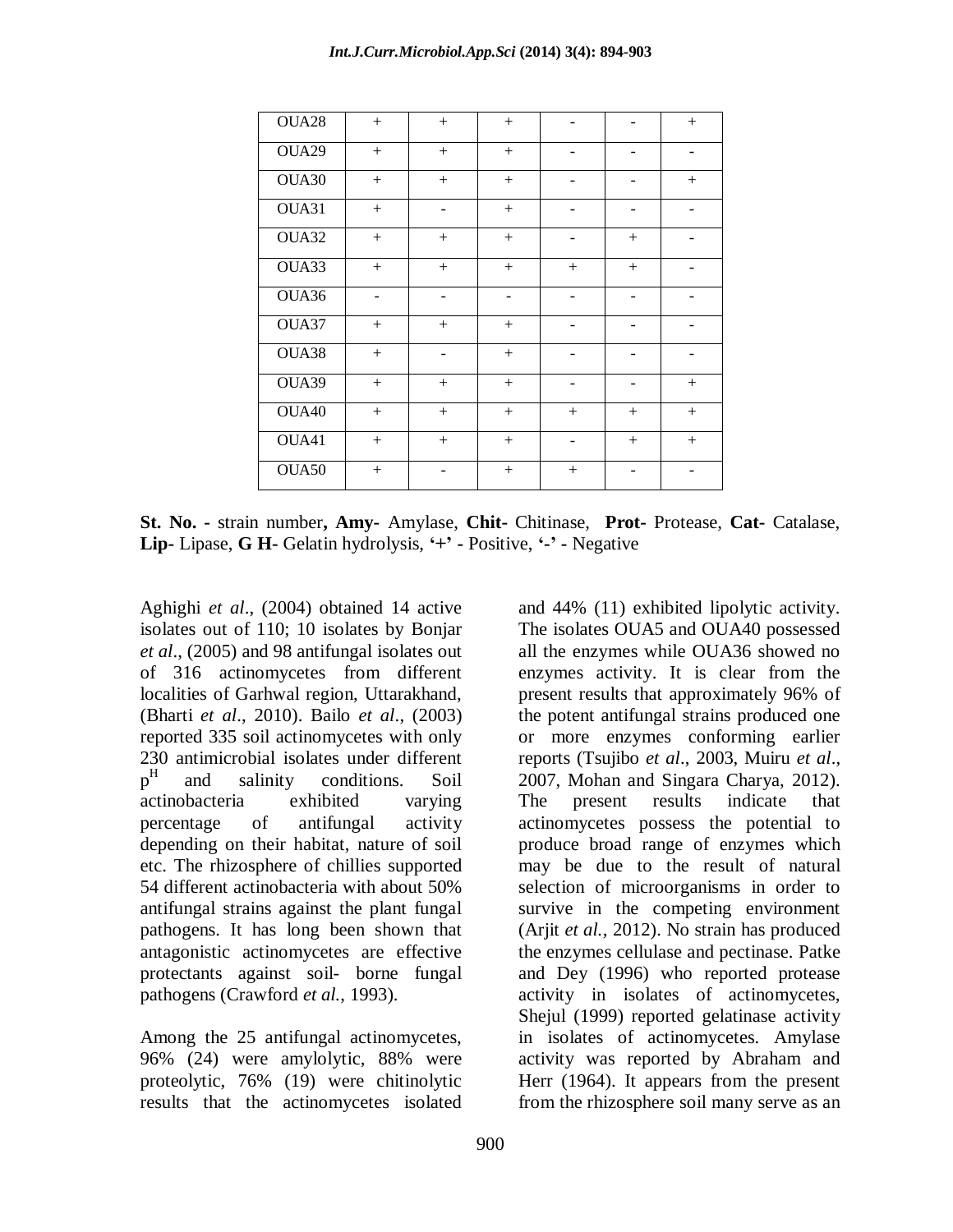important resource for screening useful enzymes and bioactive metabolites.

Antifungal nature against pathogenic fungi has been attributed to multiple phenomena including antibiosis and parasitism. Production of extracellular enzymes such as chitinases, proteases and other hydrolytic enzymes may act against the fungal cell wall that consists of chitin and other polysaccharides. Since chitinolytic activity is a common feature of actinomycetes from tropical soils (Gupta *et al*., 1995; Gomes *et al*., 1999), majority of strains (19) in this study are capable of producing chitinases besides other hydrolytic enzymes suggesting their utility in biological control of phytopathogenic fungi in contrast to the fresh water actinomycetes which lack the enzyme chitinase (Mohan and Singara Charya, 2012).

Cellulolytic activity of actinomycetes is well known (Amira *et al.*, 1989) and has received considerable attention in recent times (Arunachalam *et al*., 2010). However, all the tested isolates in the present study failed to produce the enzyme cellulase. The actinomycetes inhabiting the rhizosphere may be more adopted to prevent the deleterious microorganisms like pathogenic fungi rather than degrading the organic matter in soil. Therefore these isolates produced chitinases and other hydrolytic enzymes instead of cellulases and the rhizosphere may serve as a repository of potential biocontrol agents.

# **Acknowledgements**

T. Ashok Vardhan thankful to the UGC-RFSMS and A.B. Rajitha Sri to DST-INSPIRE for the research fellowship and to the Head Of the Dept. (Botany),

Osmania University for providing institutional support.

# **References**

- Abraham, T.A., and Herr, 1964. Activity of actinomycetes from rhizosphere soils of corn and soyabean in four physiological tests. Can .*J. Microbiol*. 10: 281.
- Aghighi, S., Bonjar, GHS.,Rawashdeh, R., Batayneh, S., Saadoun, I., 2004. First report of antifungal spectra of activity of Iranian actinomycetes strains against *Alternariasolani, Alternaria alternate, Fusariumsolani, Pytophthora megasperma, Verticillum dahlia* and *Saccharomyces cerevisiae*. *Asian J. Plant Sci*. 3(4):463-471.
- Amira, M.A., Razzak, S.A., Attiyah, S.S. and Nour, B.A.B., 1989. Cellulase production from actinomycetes isolated from Iraqi soils. *J. Islam. Aca. Sci.* 2:185-188.
- Aneja, KR., 2003. *Experiments in microbiology plant pathology and biotechnology*. Fourth edition. New Age International Limited, Publishers, New Delhi.
- Arjit Das, Mahdi, E.B., Prashanthi, K., Sandeep, S., and Sourav, B., 2012. Enzymatic screening and random amplified polymorphic DNA finger printing of soil *Streptomycetes* isolated from Wayanad District in Kerala, India. *J. Bio. Sci.* 12: 43-50.
- Arunachalam, R., Wesely, E.G., George, J. and Annadurai, G., 2010. Novel Approches for identification of *Streptomyces noboritoensis* TBG-V20 with cellulase production. *Curr, Res. Bacteriol*. 3: 15-26.
- Basilo, A., Gonzalez, I. Vicente, M.F., Gorrochategui, J. Cabello, A., Gonzalez, A. and Genilloud, O., 2003. "Pattrern of antimicrobial activity from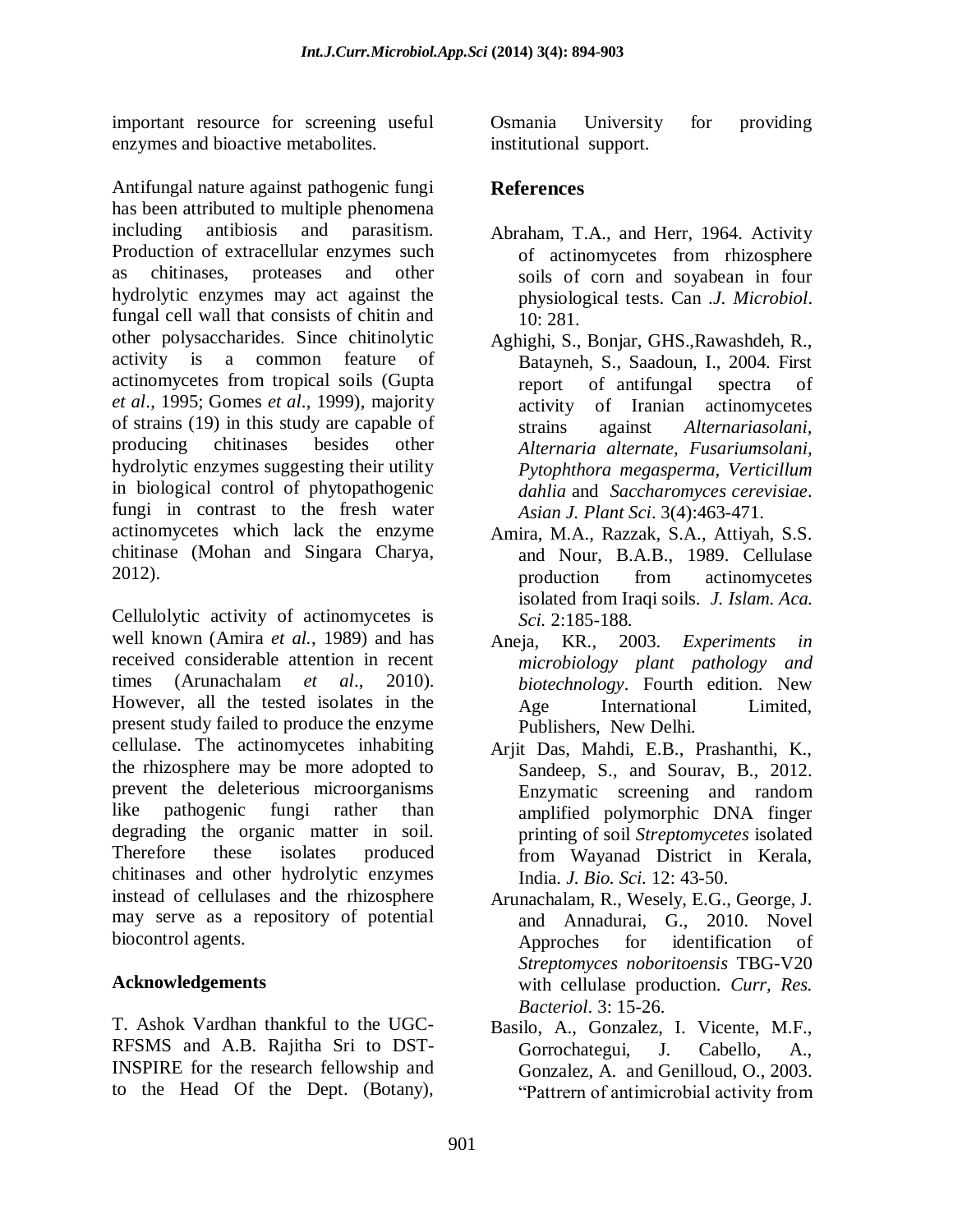soil actinomycetes isolated under different conditions of  $P<sup>H</sup>$  and salinity." *J. Appl.Microbiol*. Vol. 94: pp. 814-823.

- Berdy, J., 2005. Bioactive microbial metabolites*. The Journal of Antibiotics*. 58, 1–26.
- Bharti. A., Vijay Kumar, Omprakash Gusain and Gajraj Singh Bisht, 2010. Antifungal activity of Actinomycetes isolated from Garhwal Region. *Journal of Sci. Engg. & Tech. Mgt. Vol 2 (2)*2010.
- Bonjar GHS, Farrokhi PR, Aghighi S, Bonjar LS, Aghilizadeh A., 2005. Antifungal characterization of Actinomycetes isolated from Kerman and Iran and their future prospects in biological control strategies in greenhouse and field conditions. *Plant Pathol. J.* 4(1): 78-84.
- Cattelan, A.J., Hartel, P. G., Fuhrmann, J.J., 1999. Screening for plant growthpromoting rhizobacteria to promote early soyabean growth. *Soil Science Society of American journal*. 63(6):1670-168.
- Chaiharn, M., 2008. Screening of rhizobacteria for their plant growth promoting activities. KMITL *Sci. Tech. J.* 8(1):18-23.
- Cragg, G.M., Kingston D.G.I., Newman D.J., 2005. Eds. Anticancer agents from natural products. Taylor & francis. 23:676-686.
- [Crawford](http://www.ncbi.nlm.nih.gov/pubmed/?term=Crawford%20DL%5Bauth%5D) Don, L., [James, M., Lynch,](http://www.ncbi.nlm.nih.gov/pubmed/?term=Lynch%20JM%5Bauth%5D) [John](http://www.ncbi.nlm.nih.gov/pubmed/?term=Whipps%20JM%5Bauth%5D)  [M., Whipps.](http://www.ncbi.nlm.nih.gov/pubmed/?term=Whipps%20JM%5Bauth%5D), and [Margaret, A.,](http://www.ncbi.nlm.nih.gov/pubmed/?term=Ousley%20MA%5Bauth%5D)  [Ousley,](http://www.ncbi.nlm.nih.gov/pubmed/?term=Ousley%20MA%5Bauth%5D) 1993. Isolation and characterization of actinomycete antagonists of a fungal root pathogen Appl Environ Microbiol. November. 59(11): 3899–3905.
- Elad, Y., Chet, I. and Henis, Y., 1982. Degradation of Plant Pathogenic fungi by Trichoderma Harzianum. *Canadian Journal of Microbiology*. 28: 719-725.
- Gomes, R.C., Semedo, L.T.A.S., Linhares A.A., 1999. Efficiency of the dispersion and differential configuration technique in the isolation of chitinolytic actionomycete population from an acidic soil. *World Journal of Microbiology and Biotechnology* 15, 53-56.
- Gomes, R.C., Semedo, L.T.A.S., Soares, R.M.A., Alviano. C.S., LinharesA.A. and Coeiho. R.R.R., 2000. Chitinolytic activity of actinomycetes from a cerrado soil and their potential in biocontrol. *Letters in applied microbiology.* 30, 146-150.
- Gulve R. M. and Deshmukh, A.M., 2011. Enzymatic activity of actionmycetes isolated from marine sediments . *Rec. Res. Sci. Tech.* 3, 80-83.
- Gupta, R., Saxena, R.K.,Chaturvedi, P. and Virdi, J.S., 1995. Chitinase Production by Streptomyces viridificans: its potential in fungal cell wall Lysis. *Journal of Applied Bacteriology* 78, 378-383.
- Ho C, C., Lo, N., Lai, H., Cheah and Wong, N., 2002. ASEAN Rev. *Biodiversity Environ. Conser.* 9:1-7.
- Idris, H. A., Labuschagne, N., Korsten, L., 2007. Screening rhizobacteria for biological control of fusarium root and crown rot of sorghum in Ethiopia, *Biol. Control.,* 40 (1):97-106.
- Lingappa, Y., and Lockwood, J.L., 1961. A chitin medium for isolation growth and maintenance of actinomycetes. *Nature* 189 :158-159.
- Mann, J., 2001. Natural products as immune suppressive agents, *Natural Product Reports.* 18, 417-430.
- Miller, J.H., 1972. Experiments in molecular genetics. Cold Spring Harbor Laboratory, Cold Spring Harbor, N.Y.
- Mohan G.M. and Singara Charya M.A. 2012, Enzymatic activity of fresh